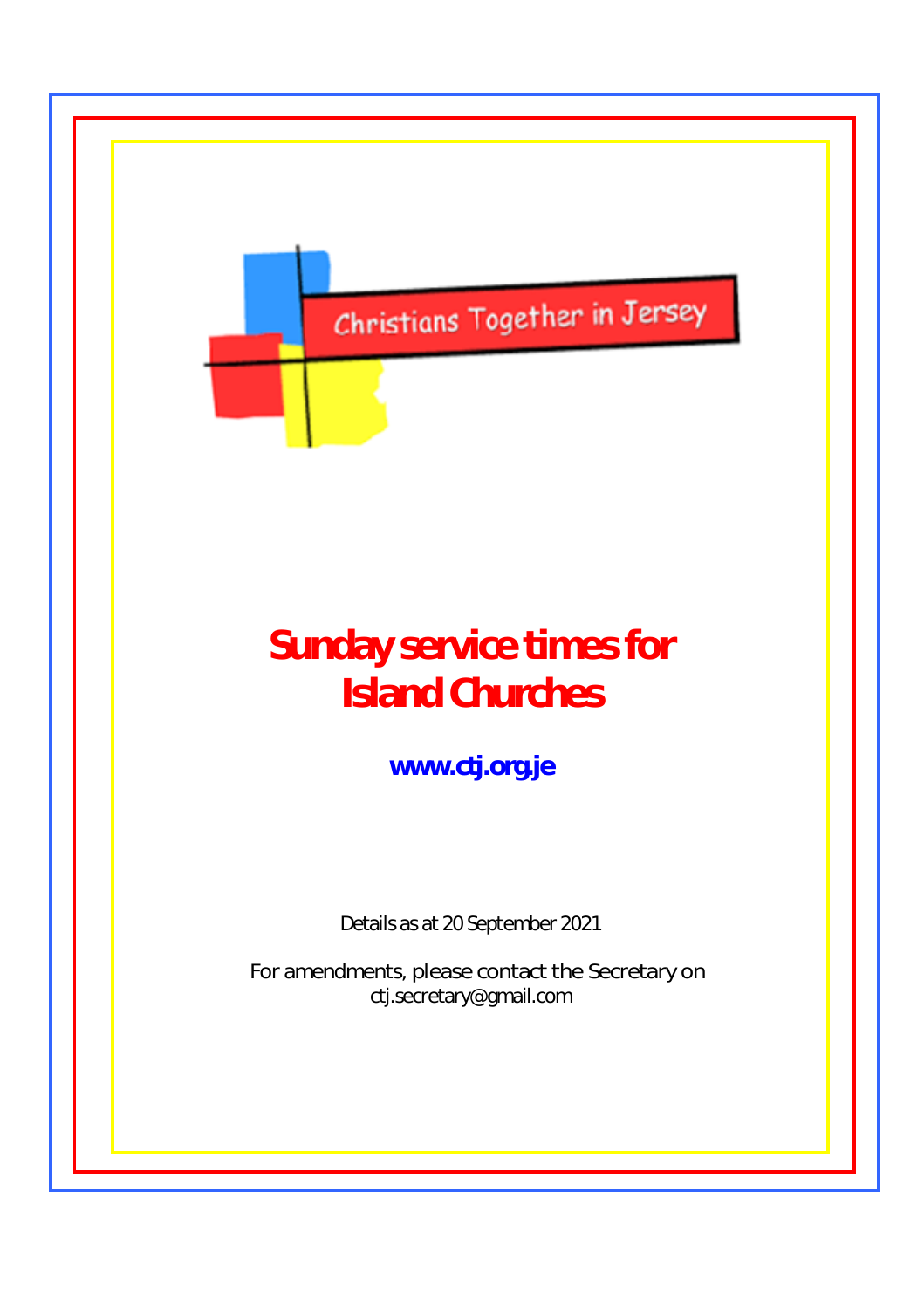# **St Helier**

St Helier Town Church (Church of England) 9.00 am 1st Sunday of month: Said BCP and joint service at 10.30am 9.30 am (rest of month) Worship for Everyone (with Town Church Kids) 11.00 am Communion service Church Street 736734, www.townchurch.org.je or Facebook @townchurchjsy DA, HL

All Saints (Church of England) 10.30 am 1<sup>st</sup> and 3<sup>rd</sup> Sundays of the month Family Communion 10.30 am 2<sup>nd</sup> and 4<sup>th</sup> Sundays of the month Traditional Communion Parade Gardens 768323, Email: allsaintsjersey@gmail.com DA, HL

Baptist Church (Baptist) 10.30 am Morning Worship 6.00 pm Evening Worship Vauxhall Street 879611, [Email: info@jerseybaptistchurch.org](mailto:info@jerseybaptistchurch.org) 

#### Belmont Road Gospel Hall

10.30 am Breaking of Bread 4.30 pm Gospel Meeting Belmont Road 840743, www.belmontgospelhalljersey.org DA

#### Christian Portuguese Mission

10.00 am Sunday Service Halkett Place 709595, [www.mcpjersey.org](http://www.mcpjersey.org/) 

Freedom Church (Independent Evangelical) 10:30 am Sunday service with children's ministry Freedom Centre Bath Street (former Odeon Cinema) Check the website calendar as some Sunday meetings are held at other venues and times Also online every Sunday at 10:30am on www.freedomchurch.je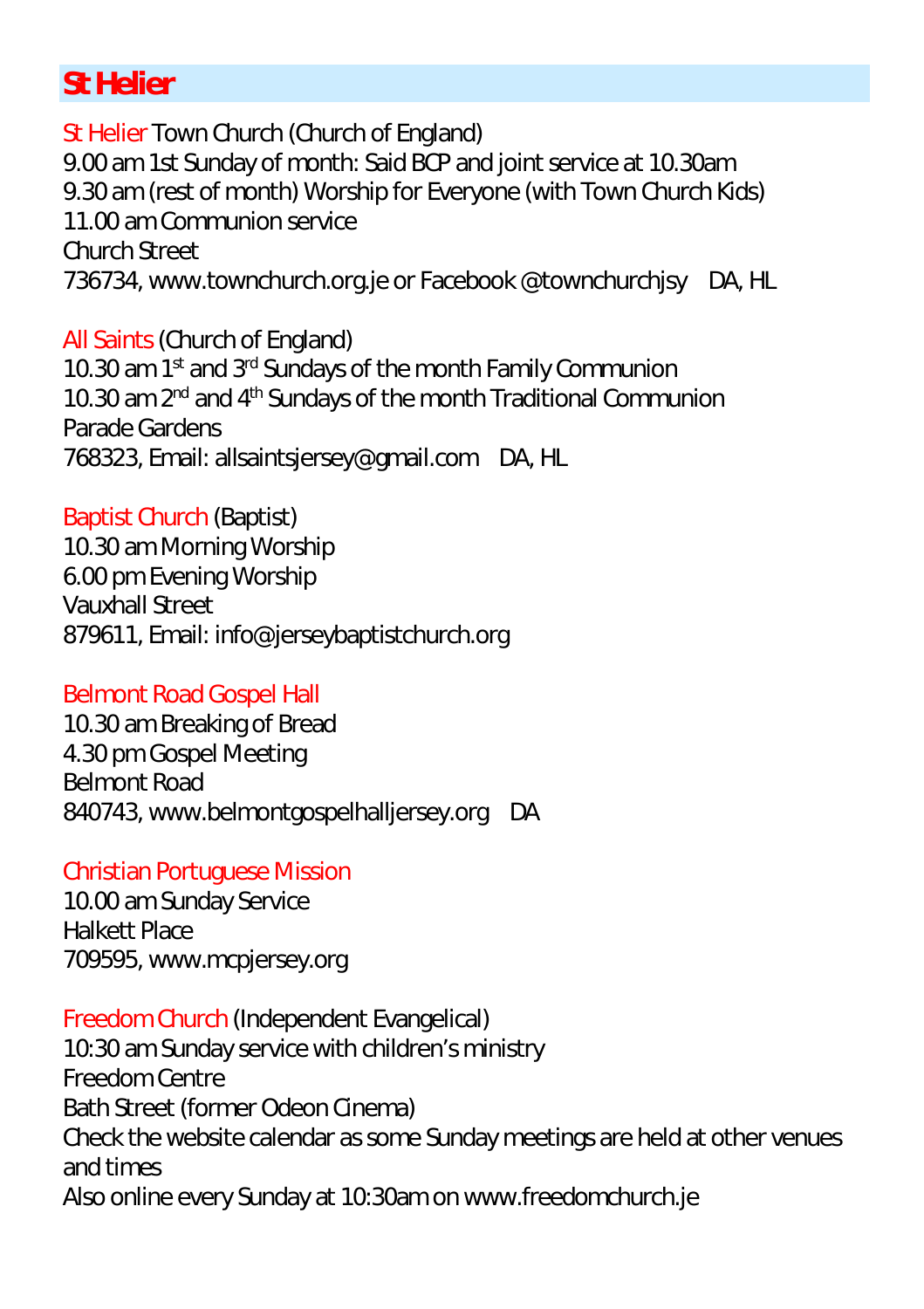Lighthouse Church (Independent) 10.30 am St James Centre and Cinema 10, Cineworld Complex, Waterfront 725453, [www.lighthousejersey.com](http://www.lighthousejersey.com/) DA

#### Salvation Army

10.30 am Morning Worship Minden Street 735472, [www.salvationarmy.org.uk/jersey-corps](http://www.salvationarmy.org.uk/jersey-corps) DA, HL

#### St Andrew

10.30 am Family Worship with children's and youth groups 12.00 pm Wednesday - Communion Service St Andrew's Park First Tower 734975, www.standrewschurch.org.je DA, HL

St Columba (Church of Scotland, Presbyterian) 9.00 am - Prayers (Zoom only) 11.00 am - Sunday Worship (in person, Zoom & paper copies available) 7.30pm Wednesdays - Midweek Worship (Zoom only) Midvale Road 730659, [www.stcolumbas.je](http://www.stcolumbas.je/) DA, HL

#### St Helier Methodist Centre

10.30 am Sunday Worship with youth and children's work Halkett Place 877517, [www.methodistcentre.je](http://www.methodistcentre.je/) DA, HL

St Mark (Church of England) 9.30 am Holy Communion (2<sup>nd</sup> and 4<sup>th</sup> Sundays of the month) 10.30 am Main service David Place 720595, [www.stmarksjersey.com](http://www.stmarksjersey.com/) DA, HL

St Mary and St Peter (Roman Catholic) 9.00 am Mass in Polish 11.30 am Mass in English Wellington Road 720235, [www.catholicchurch.org.je](http://www.catholicchurch.org.je/) DA, HL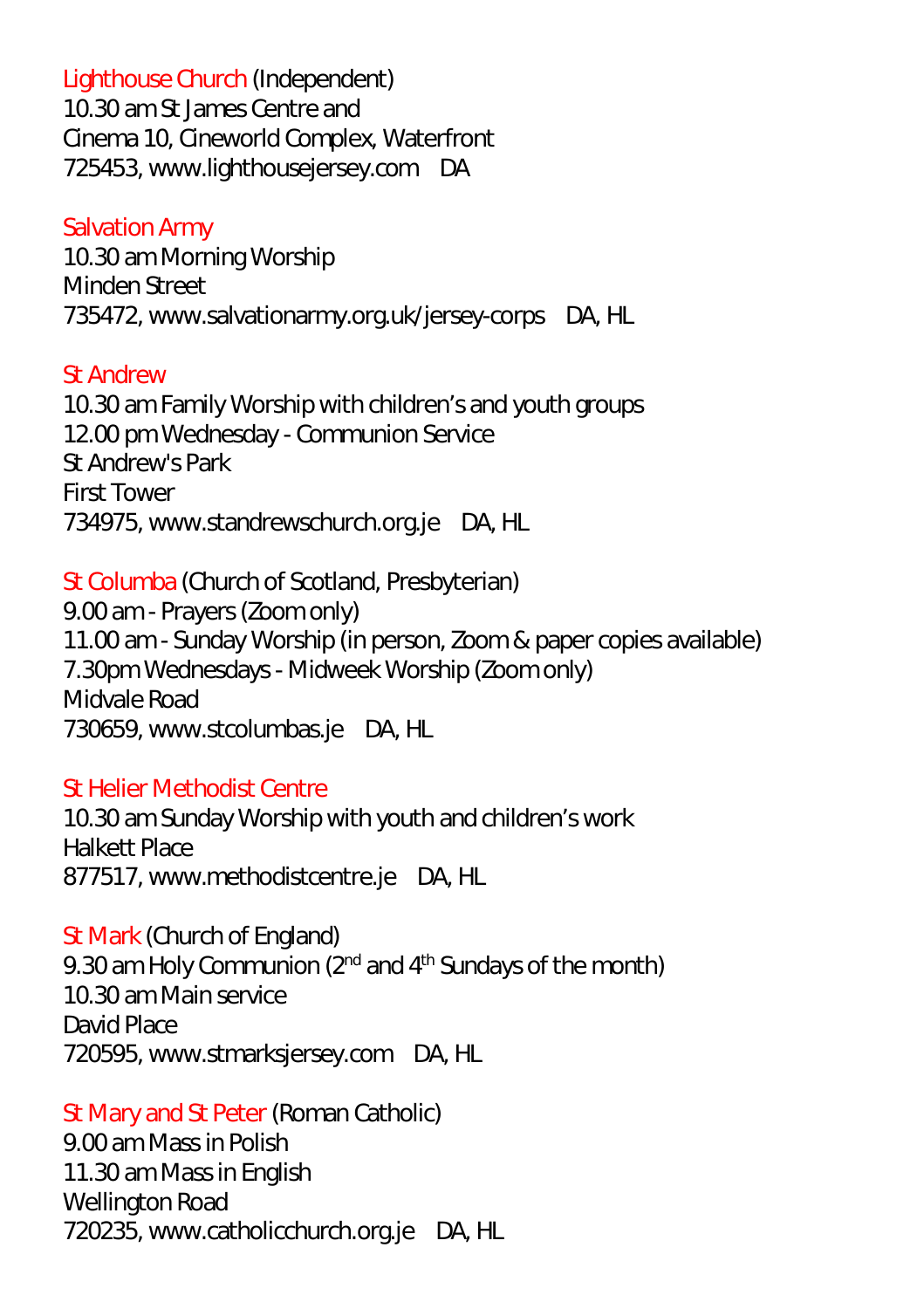St Paul (Church of England) 10.30 am Morning Worship 7.00 pm Evening Service New Street 887887, www.stpaulsjersey.org DA, HL

St Thomas (Roman Catholic) 6.00 pm Saturday - First Mass of Sunday 9.15 am Mass (English) 3.30 pm (Portuguese) 7.30 pm (Polish) 6.00 pm Mass (English) Val Plaisant 720235, www.catholicchurch.org.je DA, HL

Society of Friends (Quakers) 10.30 am Sunday Worship Colomberie 766156, www.hampshirequakers.org.uk/jersey.php DA, HL

# **St Brelade**

St Brelade (Church of England) 8.00 am Holy Communion 10.30 am Parish Communion 5.30 pm Evening Service Advent Sunday to Palm Sunday. Otherwise 6.30 pm St Brelade's Bay 742302, www.stbreladeschurch.com DA, HL

New Life Church (Independent) 11.00 am Morning Worship 6.30 pm Evening Worship Communicare Route des Quennevais 736533, www.newlifechurch-jersey.com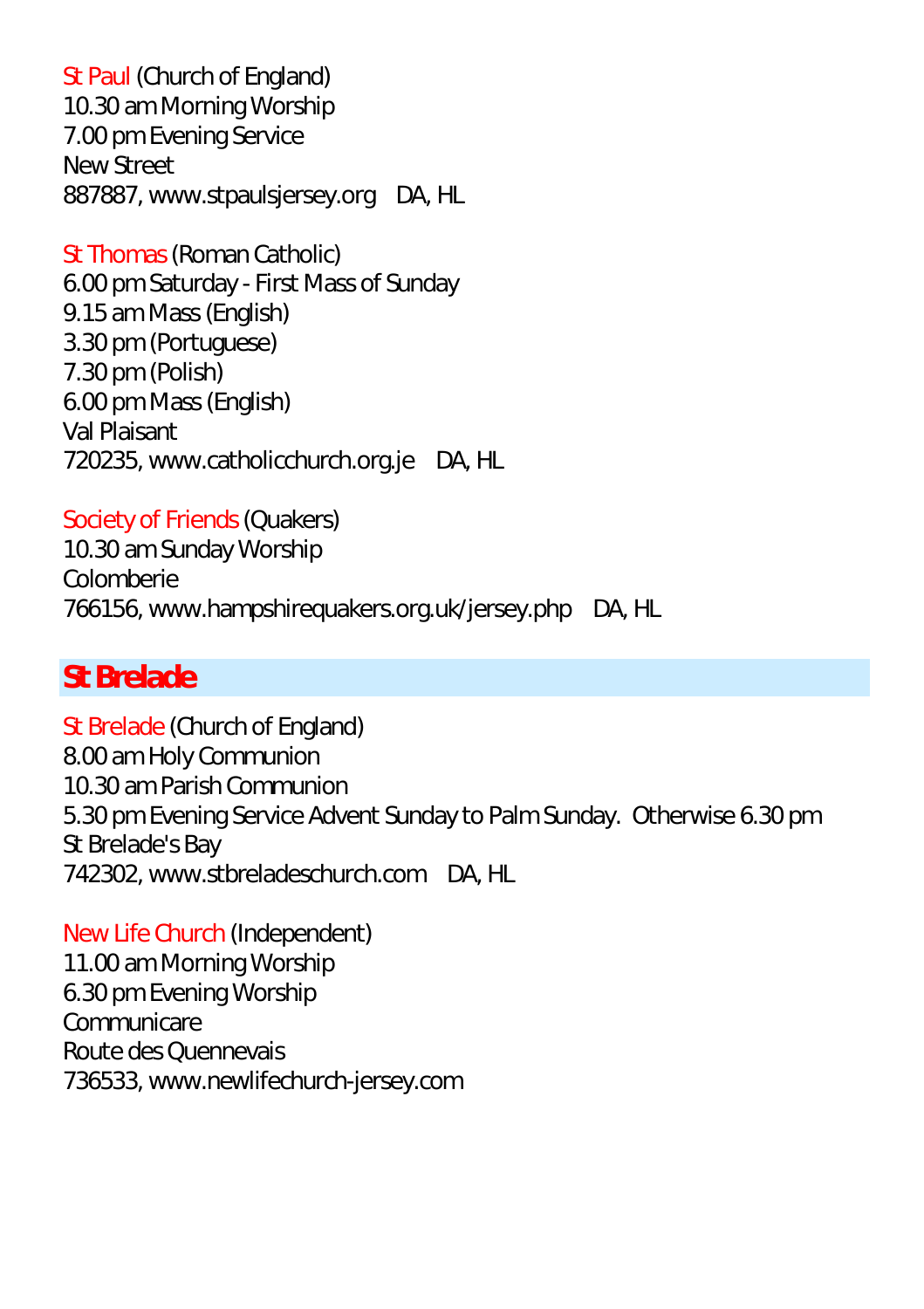Quennevais Evangelical Church (Independent Evangelical

10.45 am Morning Service 6.00 pm Evening Service ( $2^{nd}$  and  $4^{th}$  Sundays of the month) Don Farm (just before the entrance to Les Quennevais Leisure Centre ) 744984, [www.quennevaisec.com](http://www.quennevaisec.com/) DA, HL

Sacred Heart (Roman Catholic) 6.00 pm Saturday - First Mass of Sunday La Neuve Route St Aubin 863149, [www.catholicchurch.org.je](http://www.catholicchurch.org.je/) DA, HL

St Aubin-on-the-Hill (Church of England) 10.30 am Morning Worship with Communion Mont les Vaux 742302 DA, HL

St Aubin (Methodist) 10.30 am Morning Worship The Bulwarks St Aubin 743933, [www.staubinmethodist.org.uk](http://www.staubinmethodist.org.uk/) DA, HL

St Bernadette (Roman Catholic) 11.15am Mass Route des Quennevais 863149, [www.catholicchurch.org.je](http://www.catholicchurch.org.je/) DA HL

## **St Clement**

St Clement (Church of England) 8.00 am Holy Communion 10.30 am Morning Service La Grande Route de St Clement 745260, www.stclementschurch.org.je DA, HL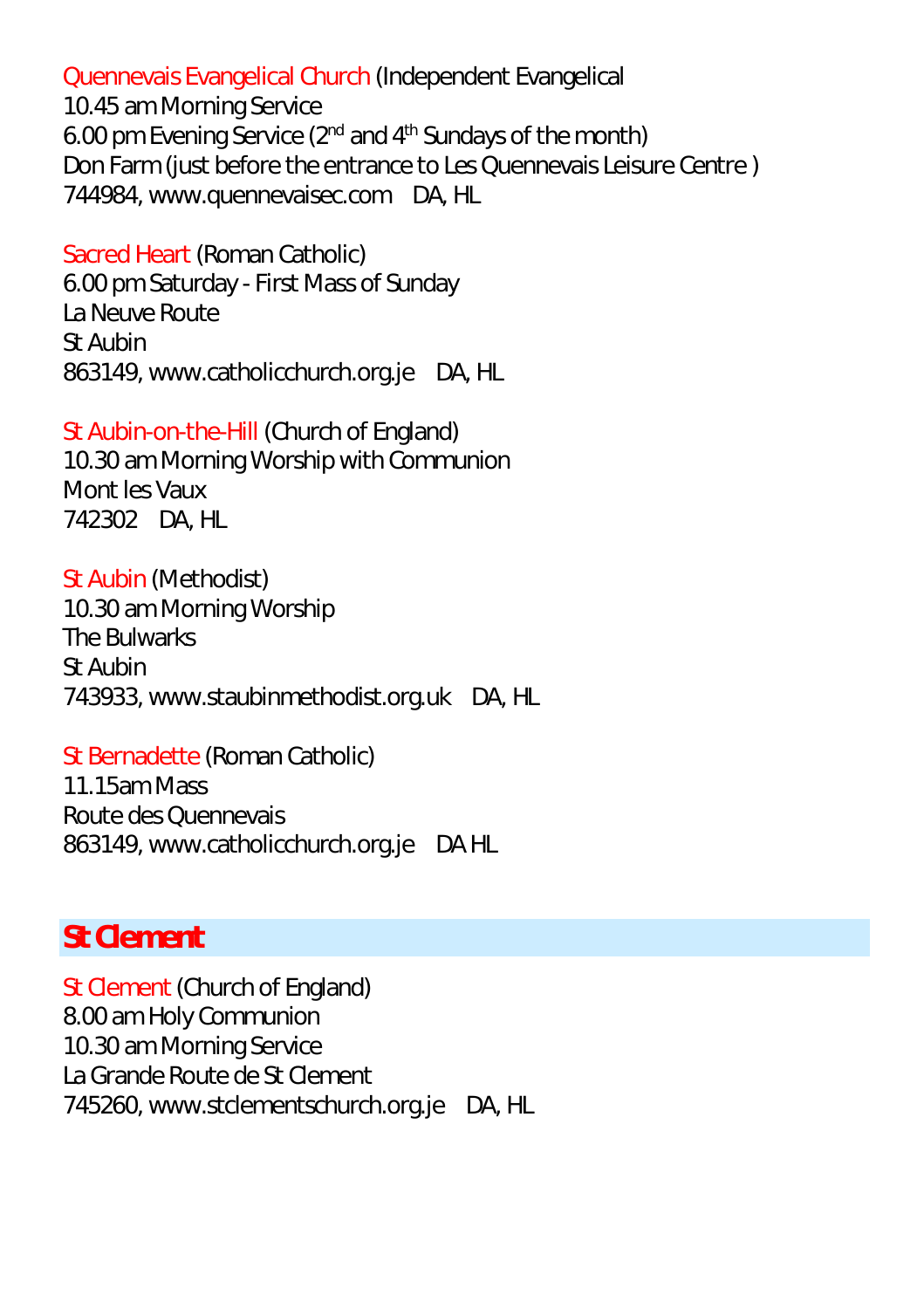St Nicholas (Church of England) 9.00 am Holy Communion La Grande Route de la Cote Greve d'Azette 745260 DA

St Patrick (Roman Catholic) 6.00 pm Saturday - First Mass of Sunday 11.00 am Mass La Grande Route de St Clement 853953, www.catholicchurch.org.je DA, HL

# **Grouville**

Grouville (Church of England) 8.30 am Holy Communion (except last Sunday of the month) 10.30 am Main Service Rue a Don 853073, www.grouvillechurch.org.je DA, HL

St Peter La Rocque (Church of England) 9.00 am Holy Communion (last Sunday of the month) Rue du Pont 853073

## **St John**

St John (Church of England) 8.00 am Holy Communion Traditional 9.30 am Holy Communion Contemporary Route de St Jean 861677, [beverleysproats@gmail.com,](mailto:beverleysproats@gmail.com) [facebook.com/stjohnschurchje](http://www.facebook.com/stjohnschurchje) DA, HL

#### United Reformed Church

10.30 am Morning Worship Sion 482366, [www.urc.org.je](http://www.urc.org.je/) DA, HL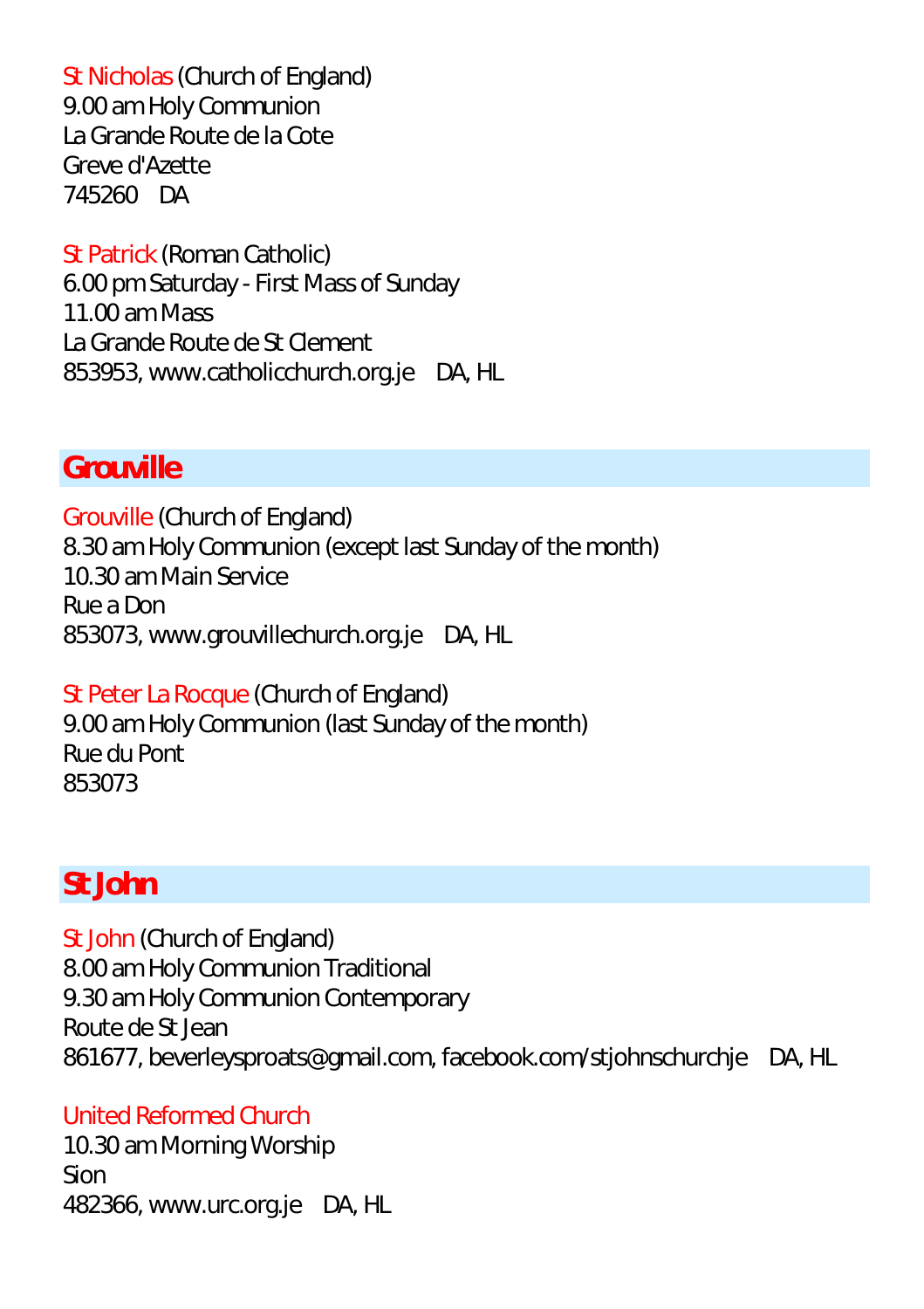### **St Lawrence**

St Lawrence (Church of England) 8.00 am Holy Communion BCP 9.30 am Morning Service Messy Church 1<sup>st</sup> Sunday of the month 6.00 pm Evening Service 1st Sunday of the month (May - November), 5.00 pm Evening Service (December - April) Route de l'Eglise 07829 837997[, www.stlawrence-church.org](http://www.stlawrence-church.org/) DA, HL

St Matthew (Glass Church) (Church of England) 7.00 pm Ignite (1<sup>st</sup> Sunday of the month) **Millbrook** 720934, www.stmatthews.je DA, HL

Tesson Chapel (Independent Evangelical) 10.30 am Morning Worship St Peter's Valley 631659 DA, HL

### **St Martin**

St Martin (Church of England) 8.00 am Quiet Communion 10.00 am Parish Communion 7.30pm 1<sup>st</sup> Sunday of the month, Service of Sabbath Rest Last Sunday of the month, All Age Communion Rue de la Croix au Maitre 07797 939692 DA, HL

Gouray Church (Church of England) 8.30 am Holy Communion 10.30 am Main Service with Children's Ministry Gorey Hill 853255, [www.gouraychurch.com](http://www.gouraychurch.com/) DA, HL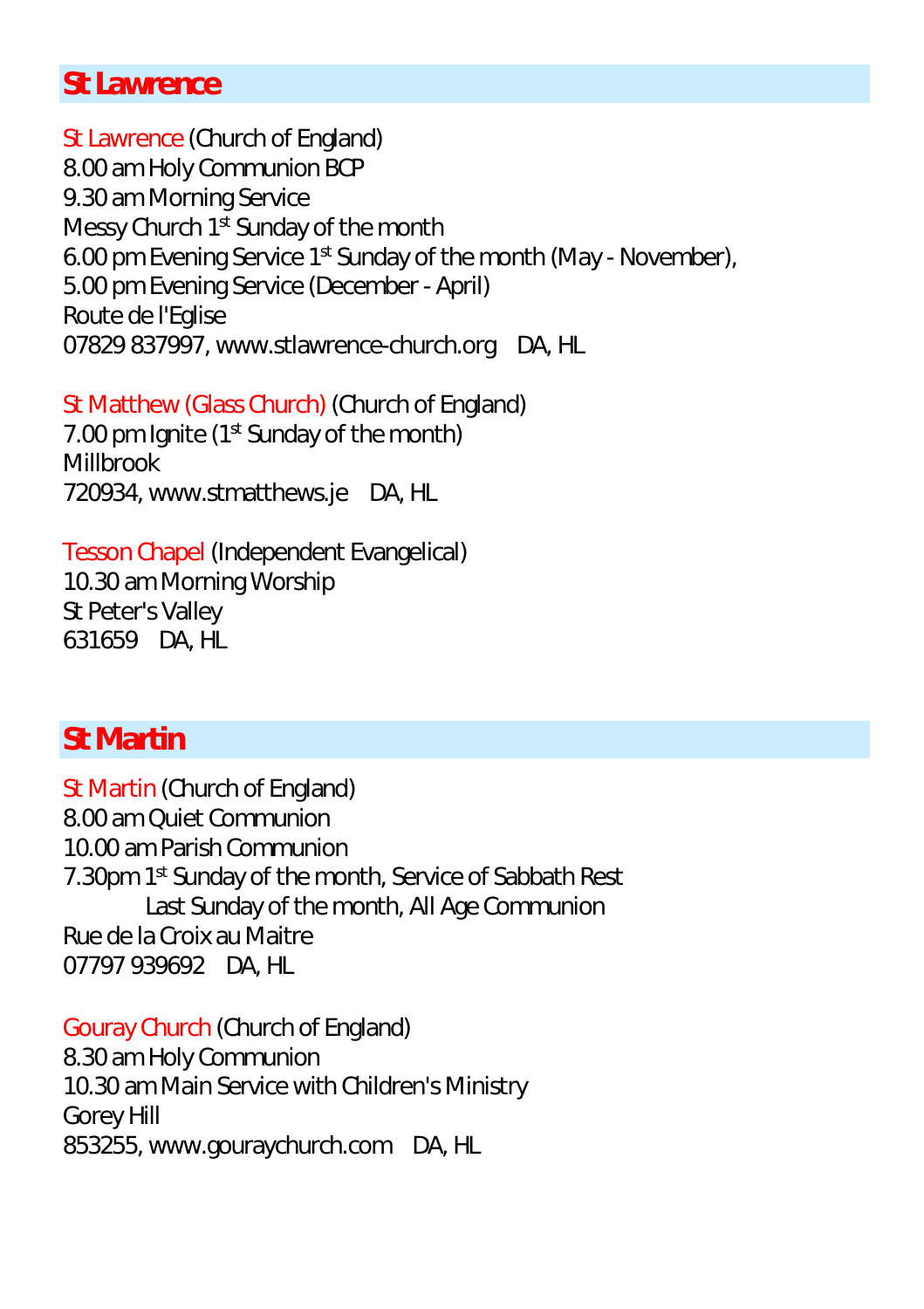Our Lady of the Annunciation (Roman Catholic)

9.00 am Mass Grande Route de St Martin 853953, www.catholicchurch.org.je DA, HL

St Martin (Methodist) 10.30 am Morning Service Rue Belin 840793, [www.stmartinsjersey.org.uk](http://www.stmartinsjersey.org.uk/) DA, HL

### **St Mary**

St Mary (Church of England) 8.30 am Holy Communion 10.00 am Parish Communion Route de Ste Marie 484678, [www.stmarysjersey.org.je](http://www.stmarysjersey.org.je/) DA, HL

Bethlehem (Methodist) 10.30 am Morning Service Rue des Buttes 491877, [www.bethlehem.org.je](http://www.bethlehem.org.je/) DA, HL

### **St Ouen**

St Ouen (Church of England) 8.00 am Holy Communion 10.00 am Morning Service Ville de l'Eglise 485686, www.stouenschurches.org.uk DA, HL

St George (Church of England) 11.00 am Morning Worship Rue des Cosnets Tel 485686, www.stouenschurches.org.uk DA, HL

St Ouen (Methodist) 10.30 am Morning Worship Route de Trodez 74393[3 www.jerseymethodist.org.uk/churches/st-ouen](http://www.jerseymethodist.org.uk/churches/st-ouen) DA, HL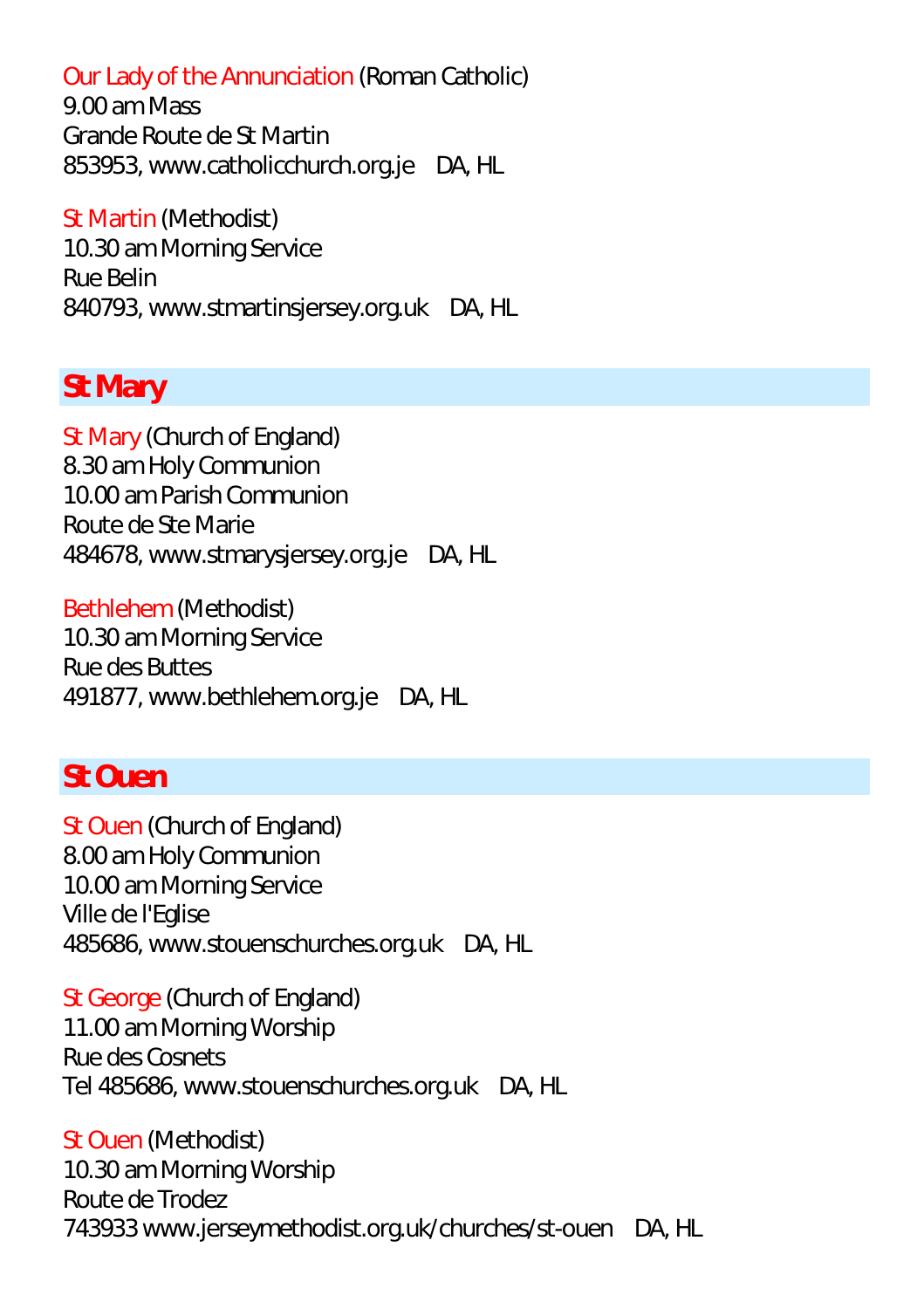### **St Peter**

St Peter (Church of England) 8.00 am Eucharist 10.30 am Sung Mass Rue de l'Eglise 481805, [www.stpeterschurch.org,je](http://www.stpeterschurch.org,je/) DA, HL

Bethesda (Methodist) 9.30 am All Age Worship (every 3 weeks) 10.30 am Morning Worship 3.00 pm Adventure Church for children (3rd Sunday of the month, different outdoor venues) Val de la Mare 491877, [www.bethesda.org.je](http://www.bethesda.org.je/) DA, HL

St Matthieu (Roman Catholic) 9.30 am Mass Coin Varin 863149, www.catholicchurch.org.je DA, HL

## **St Saviour**

St Saviour (Church of England) 8.00 am Holy Communion 9.45 am Morning Service St Saviour's Hill 736679 DA, HL

#### Elim Rock Church

10.30 am Morning Worship 5.00 pm Portuguese Service (winter) 7.00 pm Portuguese Service (summer) Plat Douet Road 766137 DA